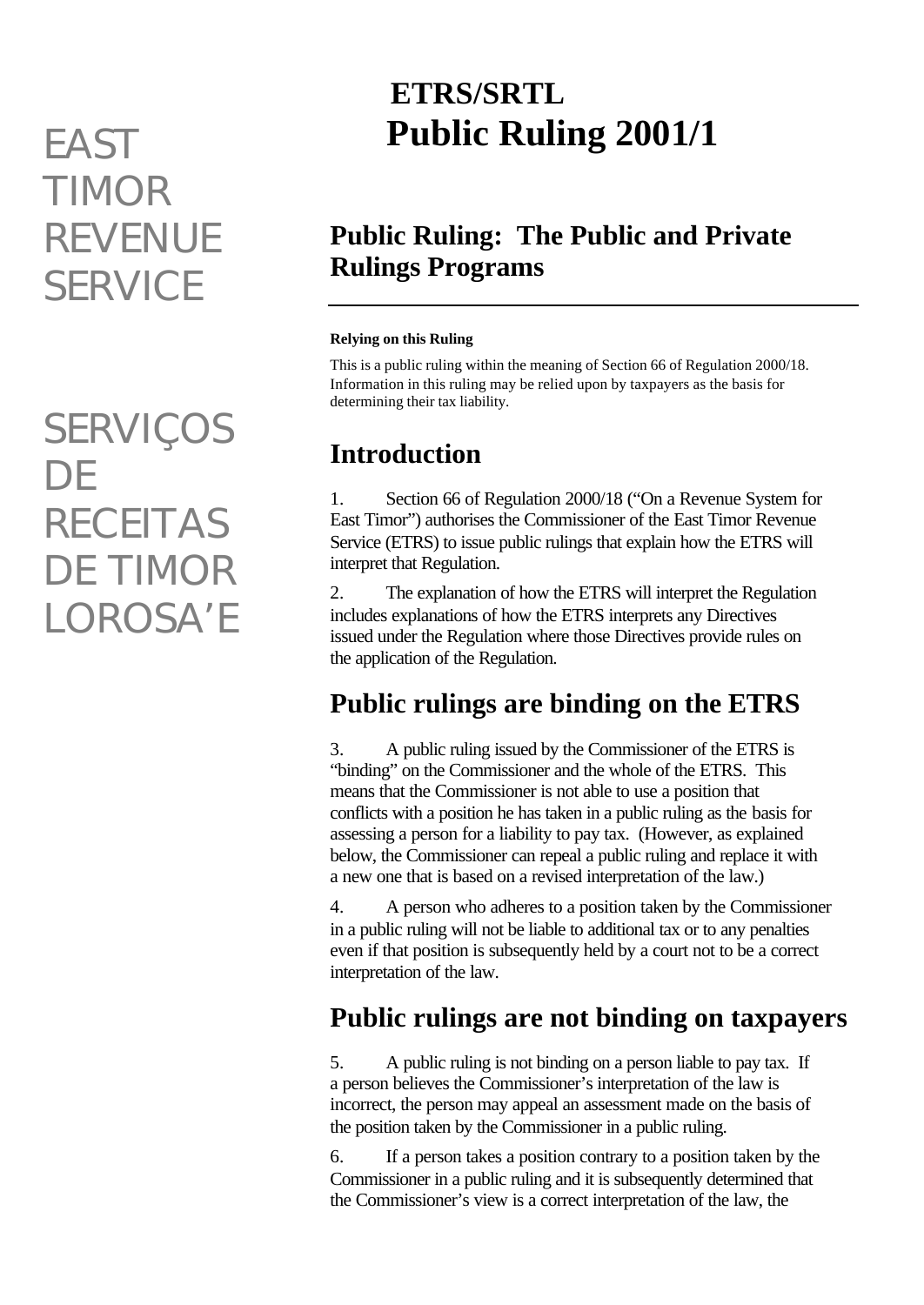Page 2 of 3

person will be liable for tax due under the Commissioner's interpretation. In addition, depending on the circumstances behind the person's decision to adopt a position contrary to the Commissioner's interpretation of the law, the person may be liable to additional tax or penalties. Factors that will affect possible liability include:

- whether the taxpayer disclosed to the Commissioner in his return that the taxpayer was taking a position that conflicted with the Commissioner's interpretation of the law;
- whether the taxpayer's position was based on contrary interpretation in the law that a court would consider to be an arguable position;
- whether the taxpayer took a contrary position:
	- unaware of the Commissioner's position through inadvertence;
	- unaware of the Commissioner's position through negligence;
	- aware of the Commissioner's position but having grounds to believe it may not have been correct; or
	- aware of the Commissioner's position and having no reasonable grounds to believe it may not have been correct.

#### **Replacement of a public ruling**

7. The Commissioner may repeal a public ruling at any time by issuing a new public ruling. Where a public ruling repeals or replaces a previous one, the latter ruling will explicitly indicate that taxpayers may rely on the new ruling and that the former ruling may no longer be relied upon by taxpayers.

8. A ruling that replaces another ruling will also provide transitional rules for taxpayers who had sought to rely upon the former ruling. A replaced ruling will continue to be valid and binding on the Commissioner for all years of assessment that have concluded at the time of the new ruling. The replacement ruling will indicate under what circumstances if any taxpayers may rely on the replaced ruling for the year of assessment in which the replacement ruling is issued or for future years.

#### **Private rulings**

9. Section 67 of Regulation 2000/18 authorises the Commissioner of the ETRS to issue a private ruling to a particular taxpayer based on that taxpayer's particular circumstances.